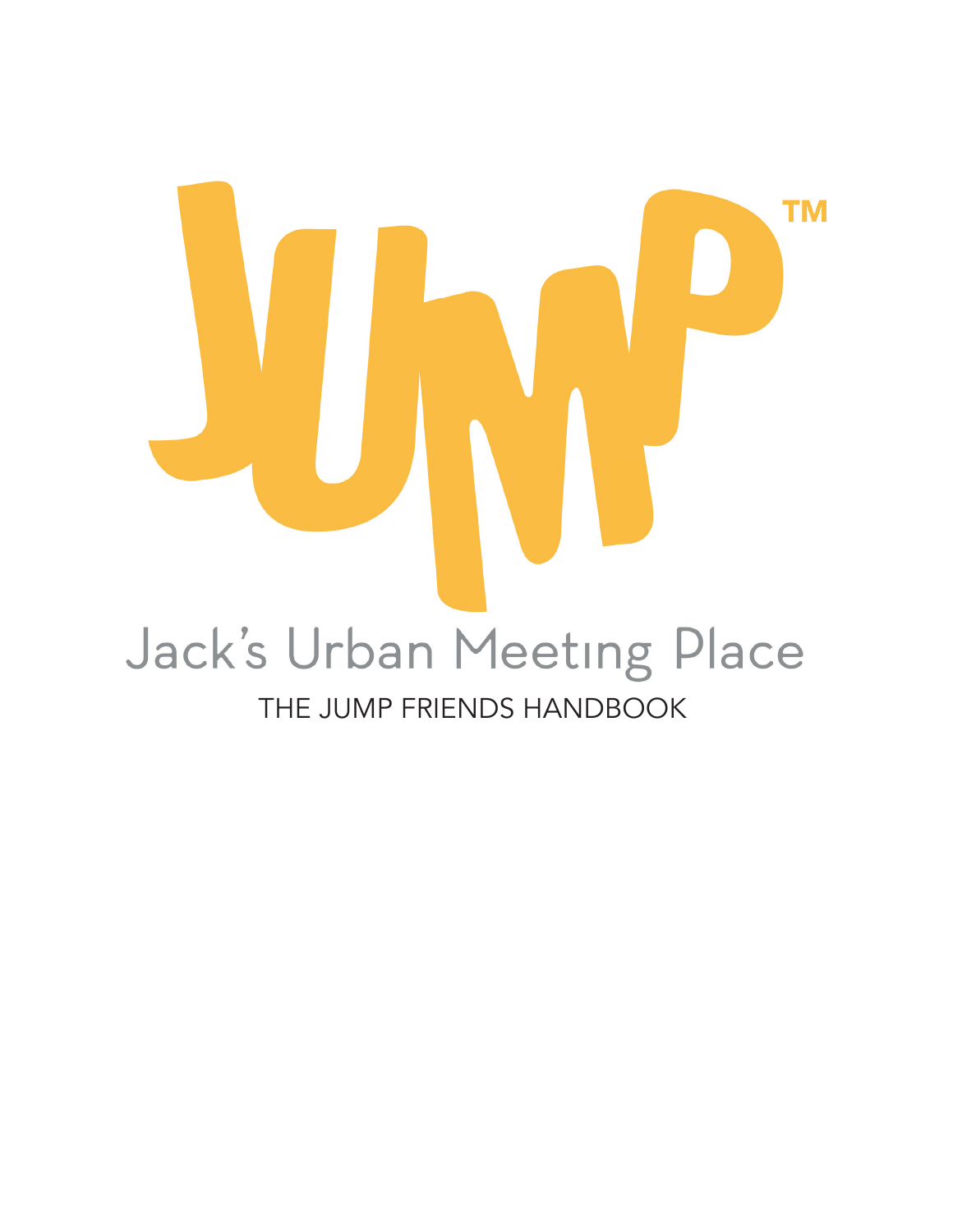# Table of Contents

# 1.0 Introduction to JUMP

- 1.01 JUMP's Life Story
- 1.02 Mission
- 1.03 Vision
- 1.04 JUMP Culture
- 1.05 Program Overview
- 1.06 Orientation

# **2.0 Friends Guidelines**<br>2.01 Background Checks

- Background Checks
- 2.02 Personal Behavior
- 2.03 Professional Appearance
- 2.04 JUMP Branding
- 2.05 Creative Content
- 2.06 JUMP Property
- 2.07 Social Media
- 2.08 Unexpected Closings

# 3.0 Safety & Security

- 3.01 Safety Administration
- 3.02 Housekeeping
- 3.03 Smoking, Vaping, and Use of Tobacco
- 3.04 Substance Abuse
- 3.05 Emergency Evacuation
- 3.06 Weapons
- 3.07 Violence at JUMP
- 3.08 Anti-Discrimination/Harassment
- 3.09 Risk of Loss and Liability
- 3.10 Child Abuse Reporting
- 3.11 Confidentiality

# 4.0 Miscellaneous

- 4.01 Changes in Policies
- 4.02 Thank You!

# JUMP Contact Information

Phone | 208.639.6610 Email | volunteer@jumpboise.org | programs@jumpboise.org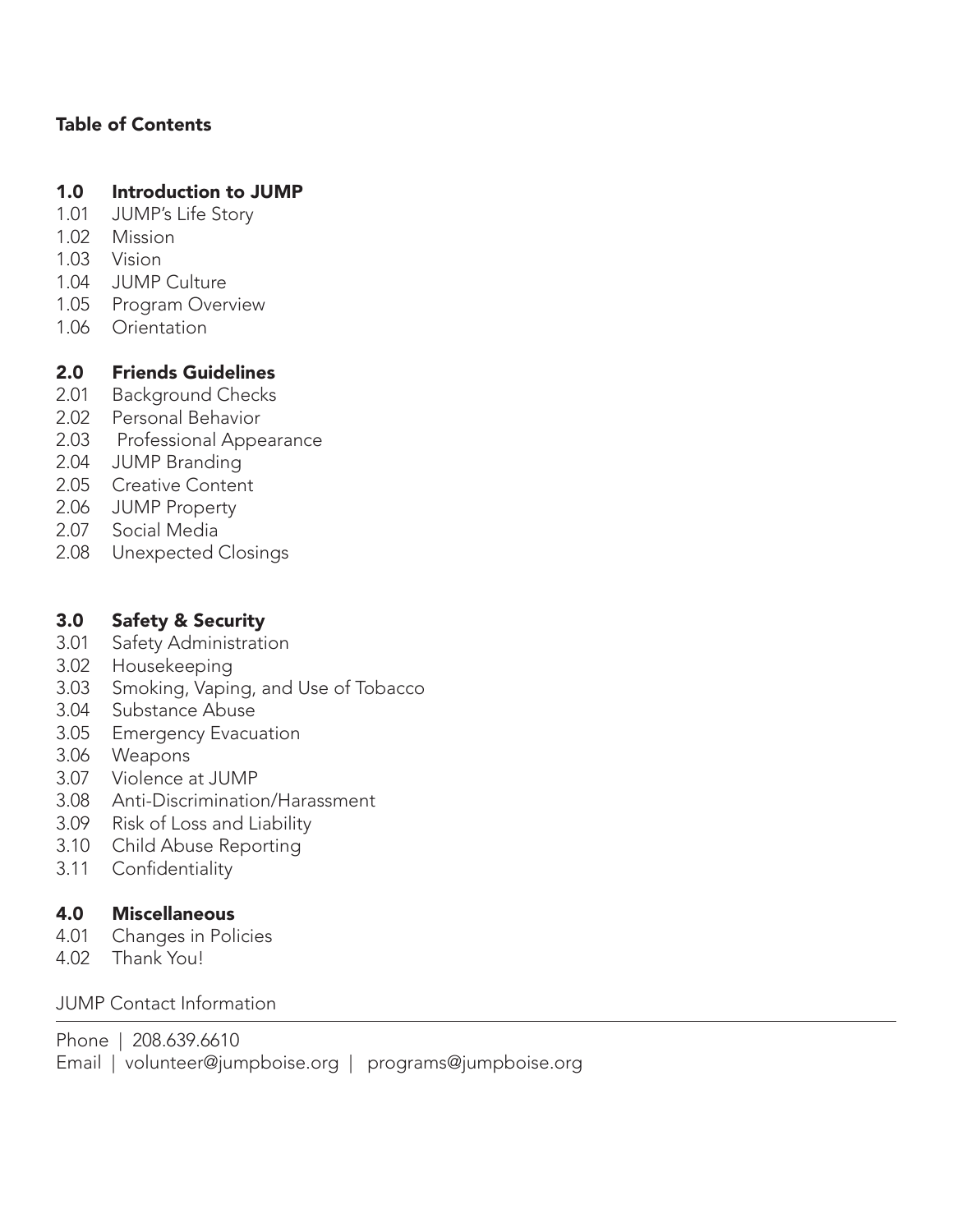# 1.0 Introduction to JUMP

# 1.01 JUMP'S LIFE STORY

The story begins with J. R. (Jack) Simplot, an Idaho entrepreneur who saw potential where other people could not. He is a model of the entrepreneurial spirit, of taking risks, and thinking outside the box. JR died in 2008. He left behind his legacy but also a collection of vintage tractors. While deciding what to do with these tractors, a new idea emerged. Instead of building a typical tractor museum, which would likely be under-utilized, we decided to build a lively community space, unlike anything Boise has ever seen, called JUMP. While "JUMP" is a metaphor for explorative play, it is also an acronym for "Jack's Urban Meeting Place". Our desire is for this place to honor Jack by giving opportunities to continue to inspire, grow, and innovate.

# 1.02 MISSION

"Creating an environment for inspiring human potential."

# 1.03 THE JUMP VISION

"Cultivate each person's potential for a better shared future together."

We created JUMP as a place for everyone to discover new possibilities and explore their potential. This takes gumption, a combination of vision and courage. JUMP is a safe and accessible environment to look at things in new ways, including ourselves, and to try things for the first time. JUMP is our underlying metaphor since "to jump" is to part with stability (leaving the ground beneath our feet) and experience something new. When we JUMP we expand our lives, enrich our communities, and push the human story forward.

# 1.04 JUMP CULTURE

JUMP is about empowering our friends to discover and embrace their potential in a positive environment. We believe in staying true to ourselves to inspire purpose and possibility. At JUMP we believe in working together to share resources, ideas, and experiences to support our mission.

# 1.05 PROGRAM OVERVIEW

JUMP strives to provide creative, out-of-the-box, self-esteem building opportunities that incorporate participatory, educational, and hands-on experiences. We promote activities that help people see the world and themselves differently and inspires one to JUMP, try new things, take risks, and promote personal growth. Our hope is to connect people from all walks of life to promote empathetic, entrepreneurial and innovative behavior.

# 1.06 ORIENTATION

JUMP will provide an orientation to all new friends prior to the friend being eligible to assist. The orientation will provide friends with information they need to become a valuable JUMP Team Friend.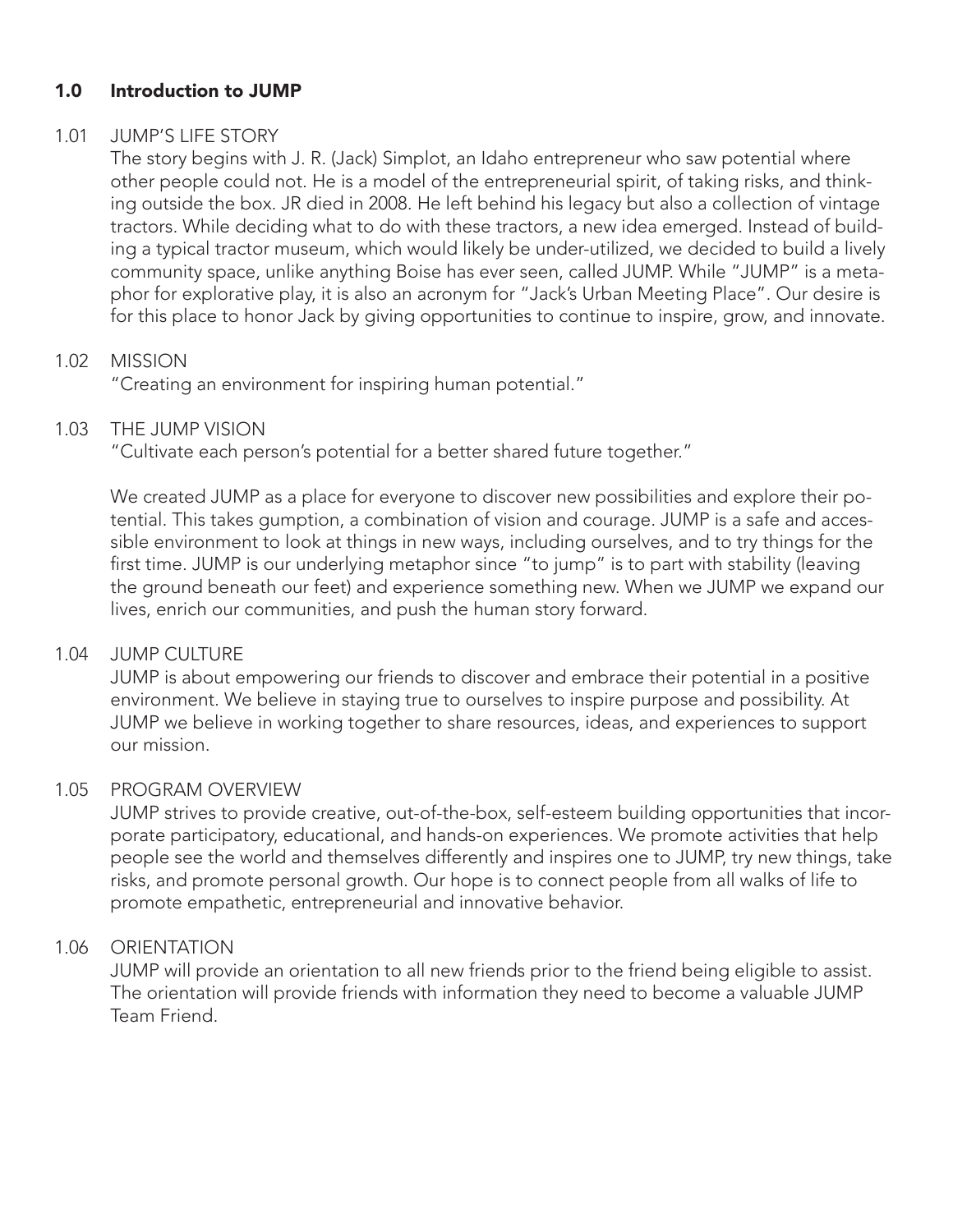# 2.0 Friends Guidelines

#### 2.01 BACKGROUND CHECKS

All friends are subject to a preliminary background check. If a friend refuses to submit to a background check, they may no longer be considered for a friend position.

# 2.02 PERSONAL BEHAVIOR

Unsafe acts, harassment, and inappropriate practical jokes are risky behaviors that do not promote JUMP's mission. Friends are obligated to work in an injury-free manner displaying accepted levels of behavior. Conduct that places a friend, or other visitor at risk, or which in any way threatens or intimidates others, is forbidden.

# 2.03 PROFESSIONAL APPEARANCE

 Friends are a reflection of JUMP. To represent JUMP in the best way possible, friends are obligated to wear a JUMP-issued identifier. Certain positions require specific clothing requirements; which will be explained to friends prior to their friend shift. Friends are expected to maintain a professional appearance while working. Clothes with holes, explicit graphics or text, logos, or clothes deemed unfit for work by management will not be permitted.

#### 2.04 JUMP BRANDING

No friend may enter into any contracts on JUMP's behalf without permission from their immediate supervisor and/or Volunteer Coordinator, nor promote any event not specifically sanctioned by JUMP with the use of JUMP's name, logos, or stationery.

# 2.05 CREATIVE CONTENT

 Content created at JUMP, or content created using JUMP's equipment by "you" as a friend must fit the mission and support the ideologies of JUMP. All content must be approved by your immediate supervisor and/or the Volunteer Coordinator. Failure to receive approval for content before public consumption may result in immediate revocation of friend status. Content created by JUMP friends, including but not limited to physical materials or digital works will become property of JUMP unless prior permission is given by a Director. By signing JUMP's Volunteer/Facilitator Agreement you agree to transfer ownership of all content that you create at JUMP as a friend to JUMP, LLC.

#### 2.06 JUMP PROPERTY

No friend may remove any JUMP property from the premises without permission of immediate supervisor and Volunteer Coordinator.

#### 2.07 SOCIAL MEDIA

Friends may use social media to support and promote JUMP. Please carefully consider what you post about JUMP and JUMP Team Members before updating.

# 2.08 UNEXPECTED CLOSINGS

Unexpected closings due to weather or other conditions will be determined by the Executive Director. In the event that the JUMP building is unexpectedly closed due to weather, fires, power failure, or other emergencies, a JUMP representative will try to contact all Jump Friends. During severe weather it is advised friends check the JUMP website at jumpboise.org or call the front desk at 208-639-6610 for closures.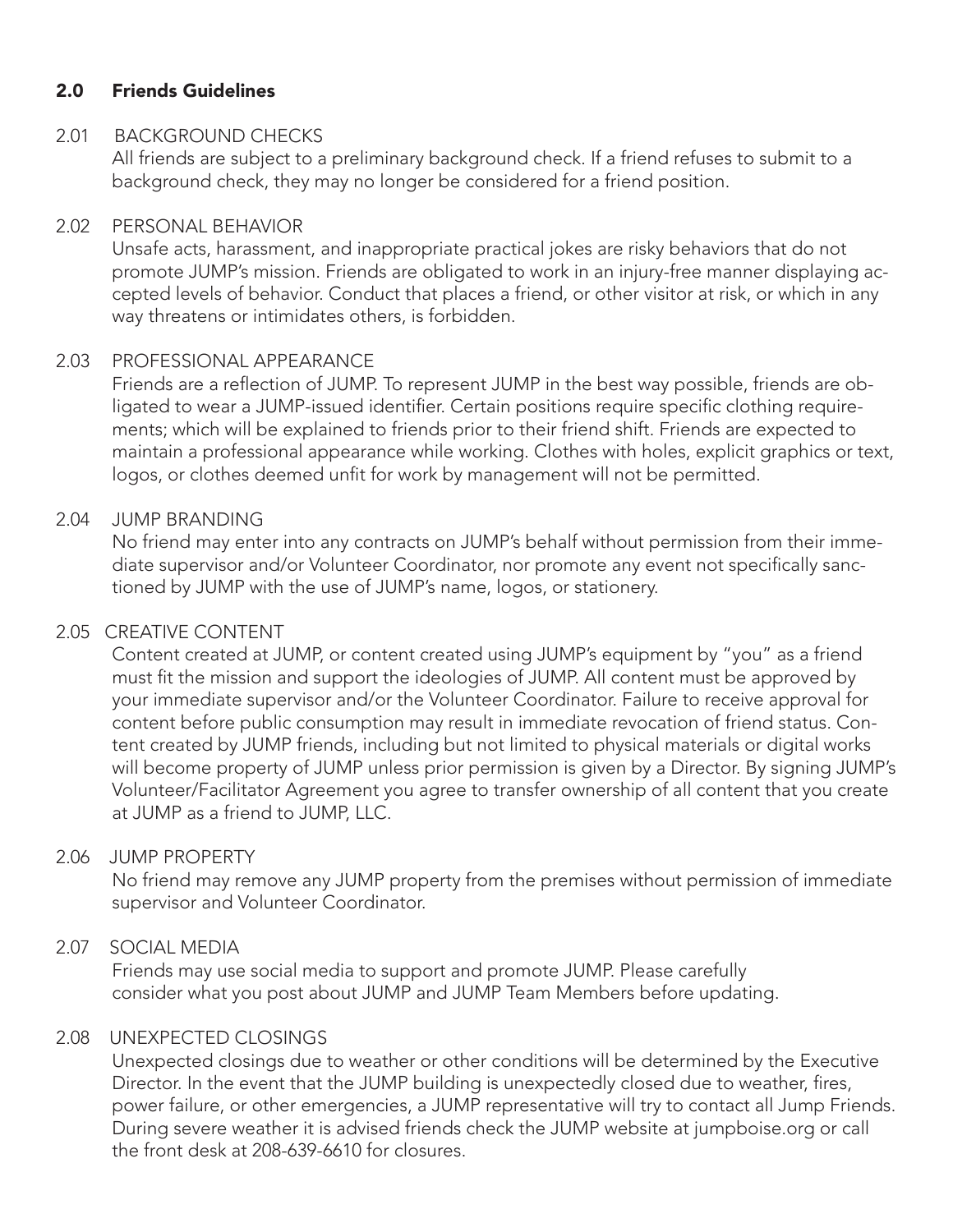# 3.0 Safety and Security

# 3.01 SAFETY ADMINISTRATION

The Operations Director oversees the safety and security of JUMP. The primary responsibility of JUMP friends is to perform their duties in a safe manner in order to prevent injury to themselves and others. Friends MUST become familiar with, observe, and obey JUMP's policies and procedures in order to help prevent injuries while at work. Before beginning special work or new assignments, every friend is responsible for reviewing applicable and appropriate safety rules. If a friend has any questions about how a task should be done safely, they are under instruction NOT to begin the task until they discuss the situation with their supervisor. Together, the supervisor and friend will determine the safe way to do the job. NO FRIEND IS EVER REQUIRED to perform duties that they believe are unsafe, that they believe are likely to cause injury, or they believe are a health risk to themselves or others. Friends are expected to review the Lost Child Procedures and Emergency Action Plan documents, received during orientation, to familiarize themselves with our safety and security expectations.

The purpose of the policies and procedures is to protect friends and visitors from potential harm. Friends are expected to report any and all safety or security incidents or concerns to their immediate supervisor including, but not limited to: lost equipment, security breaches, or misuses of JUMP property/equipment.

# 3.02 HOUSEKEEPING

Whether working indoors or out, please keep work areas tidy, clean and safe. Please dispose of waste in approved containers, wipe up any spills immediately, and clean and put equipment and tools away when finished. Please keep all aisles/exists/stairways, fire extinguishers/ emergency equipment, and all electrical breakers/controls/switches clear from obstruction. If a friend notices a housekeeping issue outside their normal working area they are asked to control the area to prevent injury, and notify their immediate supervisor if the issue cannot be readily corrected.

JUMP looks and feels better when all the spaces are neat, clean and orderly. We ask that all friends be conscious of the space layout and straighten tables and chairs whenever practical.

# 3.03 SMOKING, VAPING, AND USE OF TOBACCO

 JUMP requires a firm adherence to a smoke-free environment. Smoking, including e- cigarettes, cigars, or other forms, is not permitted anywhere on the JUMP premises. Friends are required to go to public grounds for the use of tobacco.

# 3.04 SUBSTANCE ABUSE

In the interest of creating and maintaining a safe environment for friends and the public, friends may be subject to drug and alcohol tests. Friends may be requested to take a drug/ alcohol test for suspicious actions, or post-accident. Use and/or possession of illegal drugs on the JUMP site, or while volunteering/facilitating, is forbidden. Reporting for duty while under the influence of illegal drugs or while taking prescribed medications which may affect the ability to perform safely, is forbidden.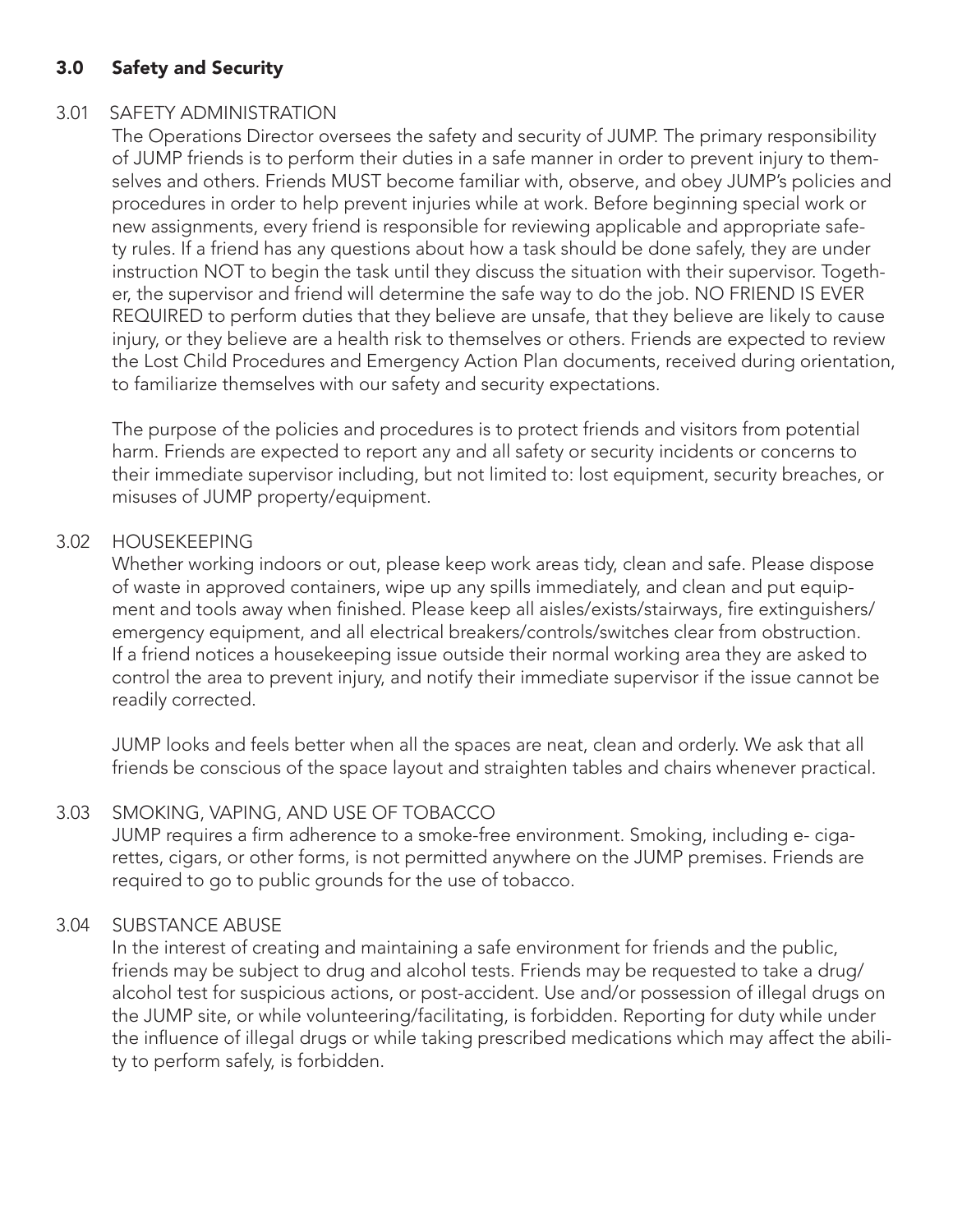# 3.05 EMERGENCY EVACUATION

 Friends will be notified of a possible fire, either by the fire alarm system and (or) by a paged announcement. In the event of an emergency remain calm and immediately evacuate the building by the nearest exit. In the event of a fire do not take elevators, use the stairs. Do not delay evacuation to get personal belongings or to wait for others. Upon exiting the affected area, all friends should meet at Celebration Circle to report to their supervisor for a head count.

If any person is missing, an immediate report should be made to their supervisor or Security who will in turn report to the first available fire department officer. Friends should stay together in a group at the relocation area so that periodic updates on the situation can be issued. The order to re-occupy the building will be issued after appropriate authority has reported an allclear.

\*Any friend having a mobility, visual, hearing or other condition that may hinder them from becoming aware of an emergency or evacuation, should request special assistance.

# 3.06 WEAPONS

Friends are not permitted to bring weapons of any kind to JUMP including but not limited to: buildings, parks, and parking garages.

# 3.07 VIOLENCE AT JUMP

JUMP has a zero-tolerance policy for violence. Friends that engage in threatening or violent behavior will face disciplinary action, up to and including termination. Any friend who feels that they have been threatened should immediately report their concern to their supervisor.

If a friend observes a person exhibiting threatening behavior or making threatening statements, the friend discovering the situation should warn others in the area and immediately notify Security, or their supervisor. Depending upon the level of concern, the police department (911) should be called immediately. Never attempt to confront any person exhibiting threatening behavior. In the event of an imminent threat of violence, all JUMP Team Members must be ready to lockdown JUMP to maximize security against such threats, and quickly move patrons/ visitors to a safe area. If a friend is in a situation where a fellow friend, facilitator, or another person appears threatening, the friend should take all necessary precautions to ensure their safety and the safety of others.

# 3.08 ANTI-DISCRIMINATION/HARASSMENT

JUMP is committed to an environment in which all individuals are treated with respect and dignity. JUMP expects all relationships among persons at JUMP to be free of bias, prejudice, and harassment.

JUMP does not tolerate harassment or discrimination of our job applicants, employees, friends, guests, vendors, contractors or other third parties. Harassment or discrimination on the basis of any protected characteristic is strictly prohibited. Harassment or discrimination may be verbal, written, or physical conduct that degrades or shows hostility or aversion toward an individual based on race, color, national origin, age, marital status, sex, sexual orientation, gender identity, gender expression, disability, religion, height, weight, veteran status, or any other legally protected status and that has the purpose or effect of creating an intimidating, hostile or offensive work environment. This also includes sexual harassment which has been defined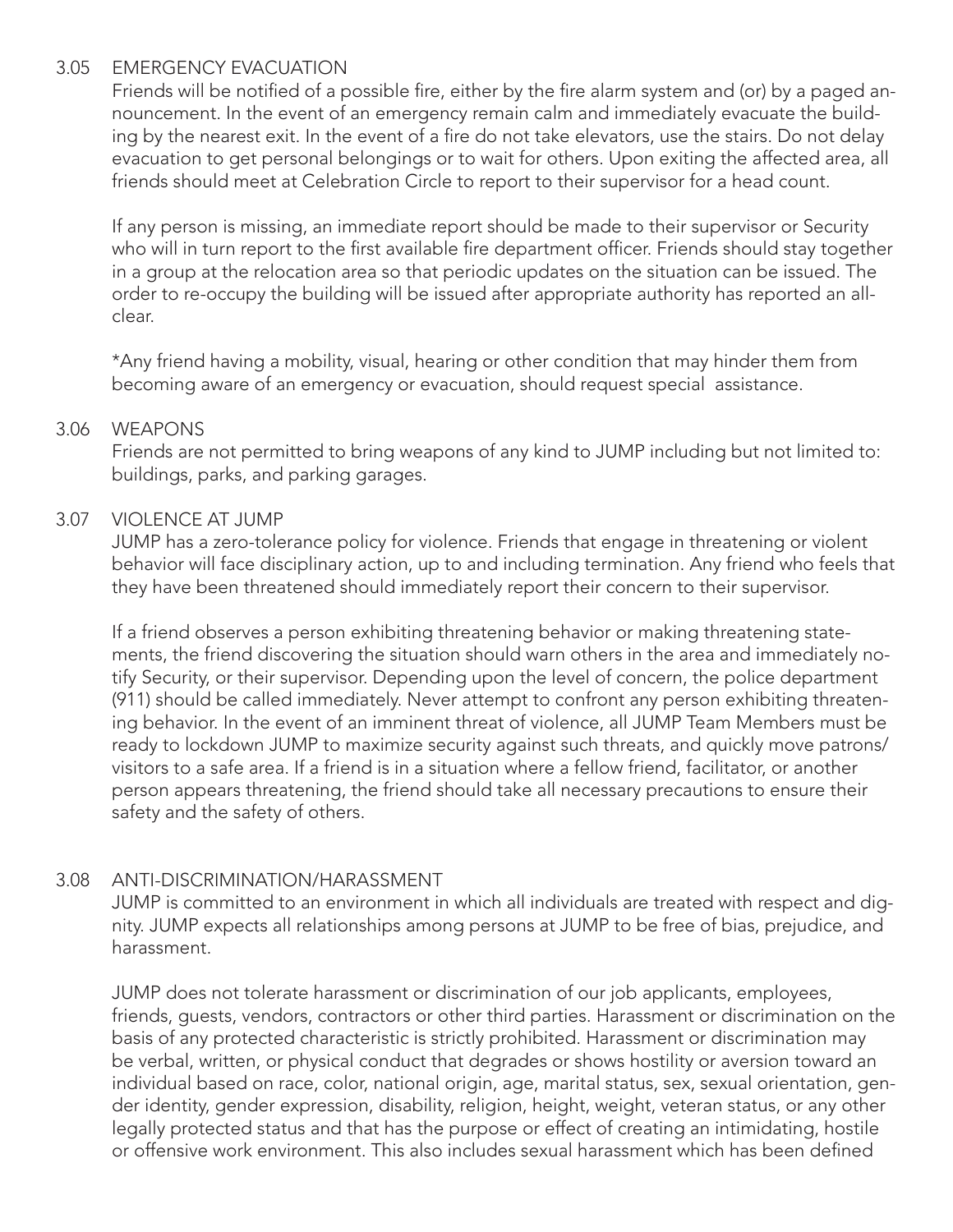according to JUMP guidelines as: Unwelcome sexual advances, requests for sexual favors and other verbal or physical conduct of a sexual nature.

All allegations of discrimination, harassment, and sexual harassment will be taken seriously, and will result in an immediate investigation. When management determines that an allegation of discrimination or harassment is credible, they will take prompt and appropriate corrective action. Retaliation of any kind against a friend who reports a suspected incident of discrimination or harassment is prohibited.

# 3.09 RISK OF LOSS AND LIABILITY

JUMP Friends are solely liable for, and shall indemnify, defend and hold JUMP harmless against any and all costs and damage incurred by JUMP and any and all damage to persons or property, in either case caused by or resulting from any negligent act or omission or any reckless or intentional misconduct on the part of the friend or friend's employees, representative, or agents arising out of the services or friend's use of the premises.

 JUMP will not be responsible or otherwise financially liable for any accident, theft, vandalism, or damage to the friend's belongings from any cause. JUMP will not be responsible for any injury, loss, or damage that may occur to the friend, friend's employee's, representatives, agents, or their property and the friend shall indemnify and defend JUMP against any action or claim made against JUMP. JUMP does not maintain insurance covering the friend, friend 's employees or agents, or property. The friend is solely responsible to obtain any insurance necessary for covering such losses.

# 3.10 CHILD ABUSE REPORTING

Those who learn of facts or have reason to suspect a child has suffered an incident of child abuse; know or have reasonable suspicion a child was abused or neglected, or know actions will be taken that one would reasonably expect to result in the abuse or neglect of a child, must immediately contact their supervisor or Volunteer Coordinator (this includes abuse that has or appears to have happened outside of JUMP). Together the reporter and Management will contact the appropriate authorities.

 Child abuse reporting requirement is both a legal obligation under state law and a requirement of JUMP and must occur within 24 hours of becoming aware of the circumstances. Failure to report suspected abuse, neglect or abandonment is a misdemeanor. Anyone making a referral in good faith is immune from prosecution.

 An employee, facilitator, or friend who knowingly files a false report will be addressed accordingly by JUMP Management, and/or local law enforcement (if applicable).

# 3.11 CONFIDENTIALITY

 JUMP may disclose certain proprietary or confidential information to our JUMP Friends for business related purposes. "Confidential Information" includes all information or materials used or generated by JUMP or its representatives. Information that is considered proprietary or confidential including, but not limited to, information related to or involving business plans, finances or forecasts, customers, trade secrets, or other information related to JUMP must remain between the Friend, JUMP, and (or) its representatives. Confidential information may exclude any information that is publicly known.